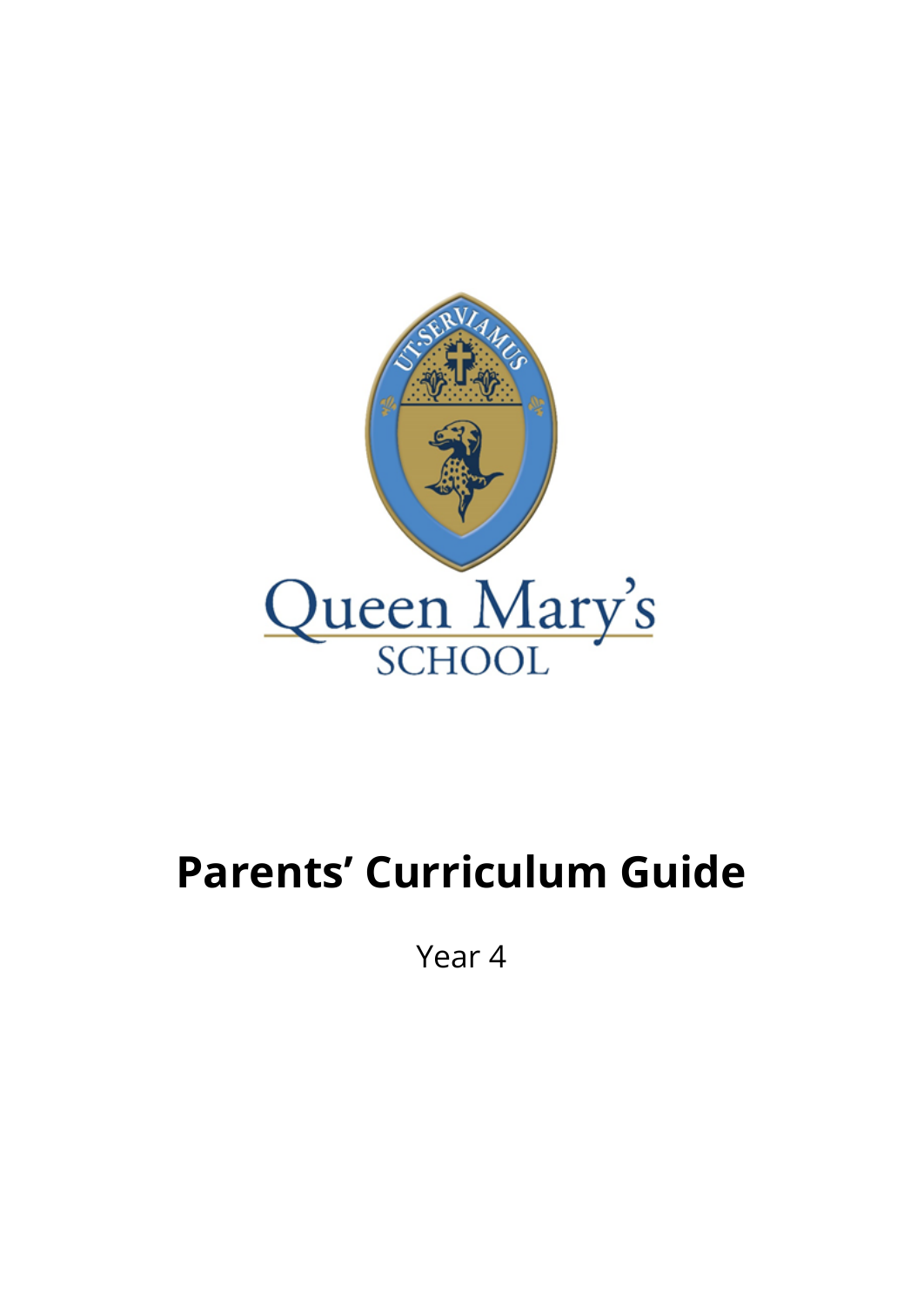## **Year 4 Curriculum**

This booklet is intended to inform you of the topics that will be covered this term. We hope that you will find this information useful and enable you to support your child's learning. We follow the National Curriculum and extend it with enrichment activities both within and outside the classroom.

In Years 1 to 4 we have developed a skills based, theme led curriculum, to provide the girls with contextual learning experiences. We still very much concentrate on academic rigour, whilst ensuring skills progression is delivered in a meaningful way.

## **English**

Ongoing skills include handwriting, punctuation, spelling, grammar and independent and shared reading activities.

## **Maths**

As well as the topic areas listed below, there is an emphasis on mental maths and learning times tables.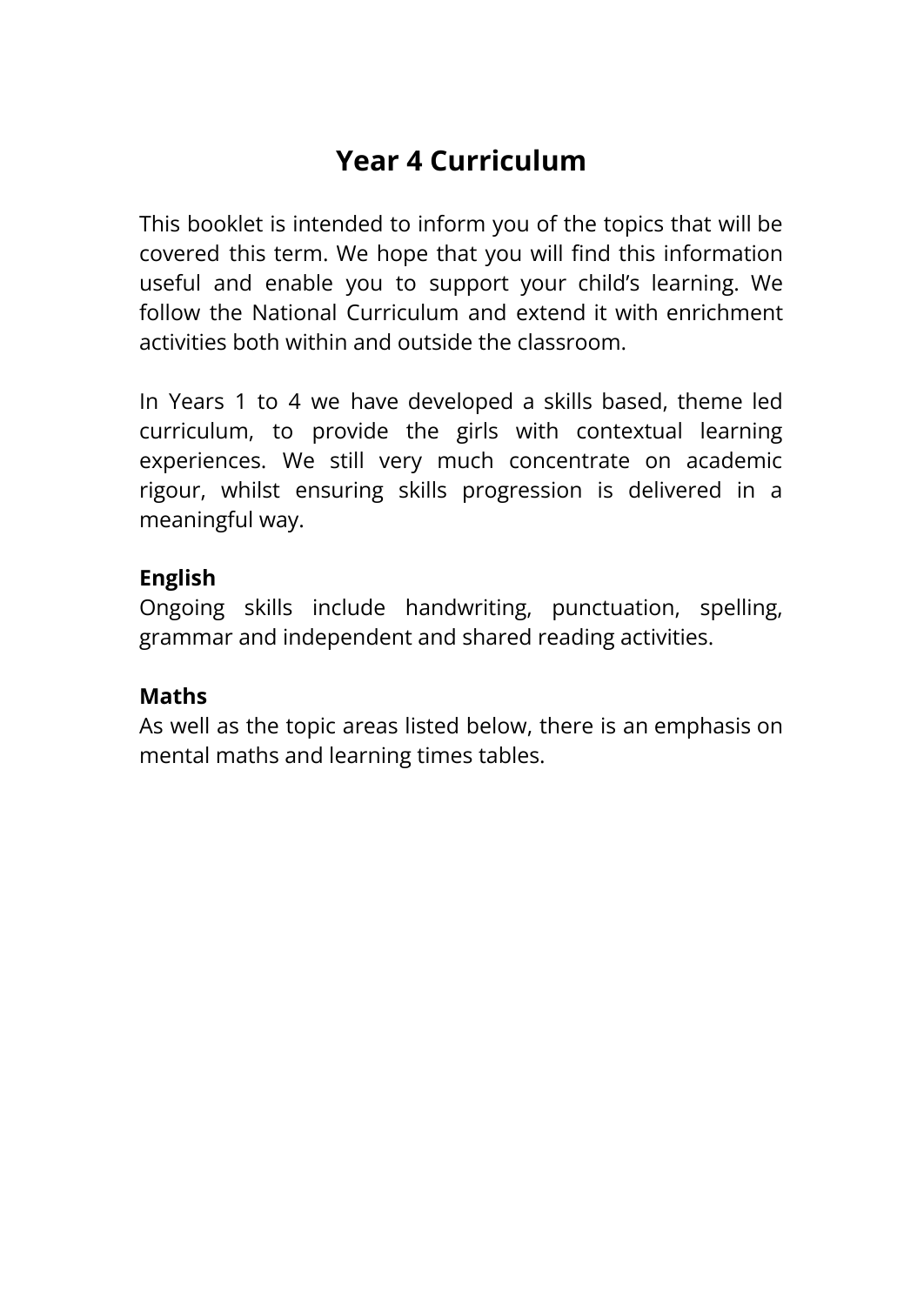| Year 4         | <b>Summer Term</b>                                                                                                                                                                                                                                                                                                                                                                                                                                                                                                                                                                                                     |
|----------------|------------------------------------------------------------------------------------------------------------------------------------------------------------------------------------------------------------------------------------------------------------------------------------------------------------------------------------------------------------------------------------------------------------------------------------------------------------------------------------------------------------------------------------------------------------------------------------------------------------------------|
| <b>Subject</b> | <b>Topics</b>                                                                                                                                                                                                                                                                                                                                                                                                                                                                                                                                                                                                          |
| <b>Maths</b>   | Consolidating times tables facts.<br>Fractions<br>Decimals<br>Money<br>Time                                                                                                                                                                                                                                                                                                                                                                                                                                                                                                                                            |
| <b>English</b> | Non-fiction: The Shang Dynasty. The children explore<br>the Big Question: Did the Shang Dynasty really exist?<br>They read the interactive eBook, retrieving and<br>collating information about China. They explore<br>historical evidence and timelines, answering<br>questions and considering what information is true<br>and relevant. They answer the Big Question,<br>planning and writing a non-chronological report.<br><b>Grammar:</b> Apostrophes to show possession.<br>Pronouns<br>Plural and possessive 's'.<br>Singular and plural agreement.<br>Standard and non-standard verbs.<br>Using conjunctions. |
| <b>Science</b> | • Summer 1- Sound<br>• Summer 2 – Living things in their habitats<br>Food chains, animal adaptation                                                                                                                                                                                                                                                                                                                                                                                                                                                                                                                    |
| History/       | • Summer 1 – The Shang Dynasty                                                                                                                                                                                                                                                                                                                                                                                                                                                                                                                                                                                         |
| Geography      | Summer 2- Investigating China                                                                                                                                                                                                                                                                                                                                                                                                                                                                                                                                                                                          |
| French         | Numbers up to 70<br>Opinions (why & because)<br>Sports & Hobbies                                                                                                                                                                                                                                                                                                                                                                                                                                                                                                                                                       |
| IT             | Summer 1- Google Slides<br>Summer 2- Coding - Scratch                                                                                                                                                                                                                                                                                                                                                                                                                                                                                                                                                                  |
| Art/DT         | • Art - Chinese portraiture<br>$DT$ - Jubilee themed craft and baking.<br>Learning about where fabrics come from and<br>experimenting with decorative textile methods.                                                                                                                                                                                                                                                                                                                                                                                                                                                 |
| <b>RS</b>      | How are important events remembered in<br>ceremonies?<br>$\bullet$ What words of wisdom can guide us?                                                                                                                                                                                                                                                                                                                                                                                                                                                                                                                  |